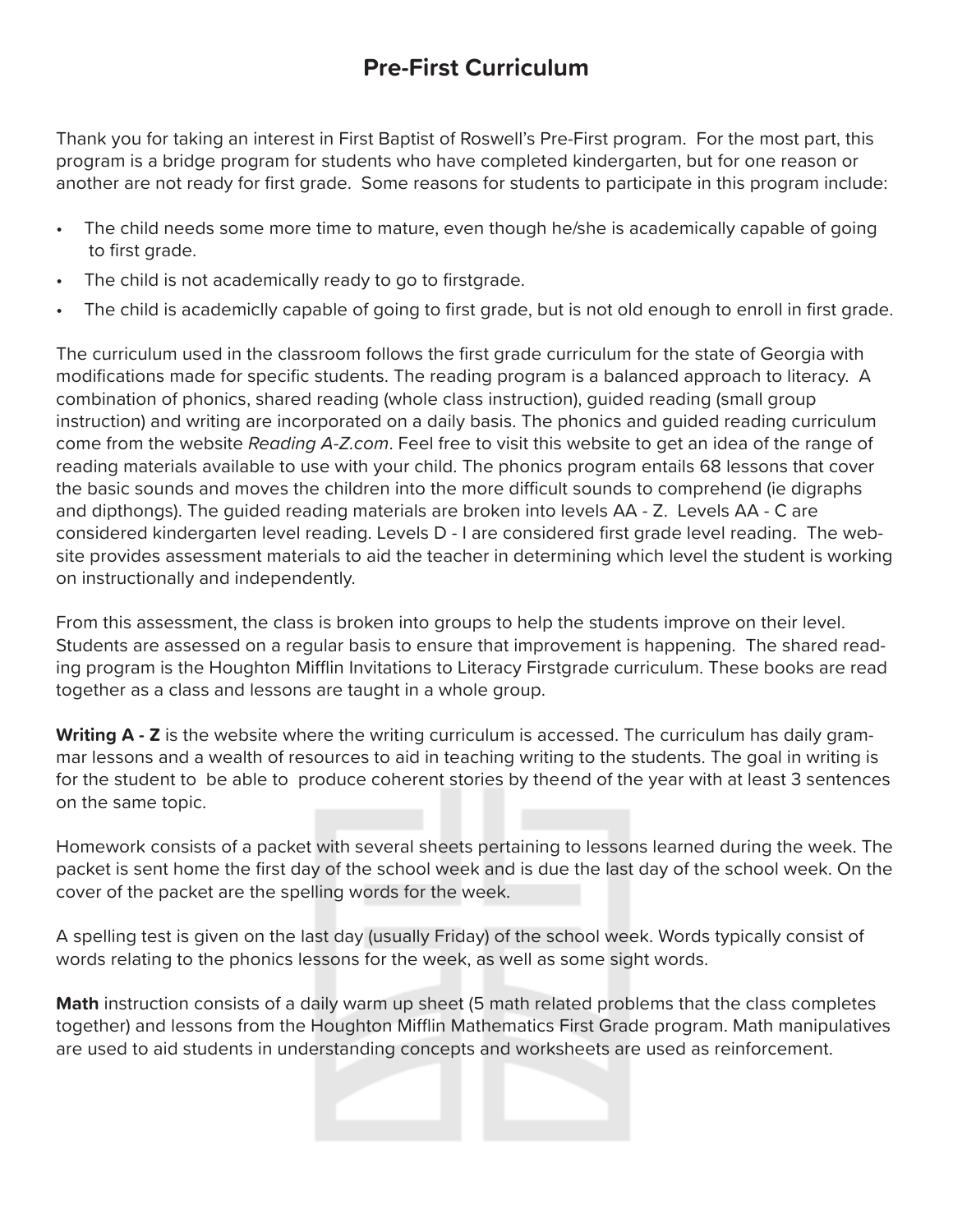Concepts that are taught include: representing numbers to 100 using a variety of models, diagrams, and number sentences; correctly counting and representing the number of objects in a set using numerals; comparing sets; determining money value and making equivalent trades; representing collections of less than 30 objects with 2-digit numbers; knowing the single digit addition and subtraction facts to 18; applying addition and subtraction to 2-digit numbers without regrouping; skip counting by 2s, 5s,and 10s forward and backward to and from numbers up to 100; identifying, labelling, and relating fractions (halves, fourths); using informal strategies to share objects equally; comparing length, weight, and capacity of concrete objects; estimating and measuring a non-standard unit; telling time to the nearest hour and half hour; developing an understanding of calendar time and duration of events; building, drawing, naming and describing triangles, rectangles, pentagons, hexagons, cylinders, cones, and rectangular prisms; collecting data and creating simple tables and graphs and interpreting them.

**Science, Social Studies, and Health** are taught during lunch bunch time. The Scholastic News is used to teach seasonal lessons, as well as current events.

**Computer and Spanish** are taught one day a week by a specialized teacher.

Due to the small class size and student-teacher ratio, we are able to cater to each child's individual needs. If a child is not making adequate progress, it is possible to identity and reinforce skills. If a child is in need of greater challenges, we offer enrichment.

## **Procedures**

- 1. Please have your child wear his/her name tag for the first week of school.
- 2. Questions and concerns can be directed to the school office at any time during school hours: 8:30 am. to 12:00 noon. Your child's teacher will respond as soon as possible
- 3. Conferences will be held in October with your child's teacher and another conference will be held in early March. If necessary, a final conference will be held in April.
- 4. Report cards will go home around the end of November, February and May. You do not need to sign and return the report card. Our grading system is:

S = Satisfactory N = Needs Improvement NE = Not Evaluated

- 5. We attempt to have a least one field trip each month. Field trips are taken to enrich activities done in the classroom. Permission forms must be signed in order for your child to attend. Your child's safety is our number one priority. All children must be in a car seat or booster seat. There will be no exceptions!
- 6. Please put your child's name on all personal items (sweaters, jackets, lunch boxes, backpacks).
- 7. The Lunch Bunch program is held Monday through Thursday. This program is optional, but teaching does occur during this time. If a student misses lunch bunch he/she misses 45 minutes of instruction. Students need to bring their lunch.